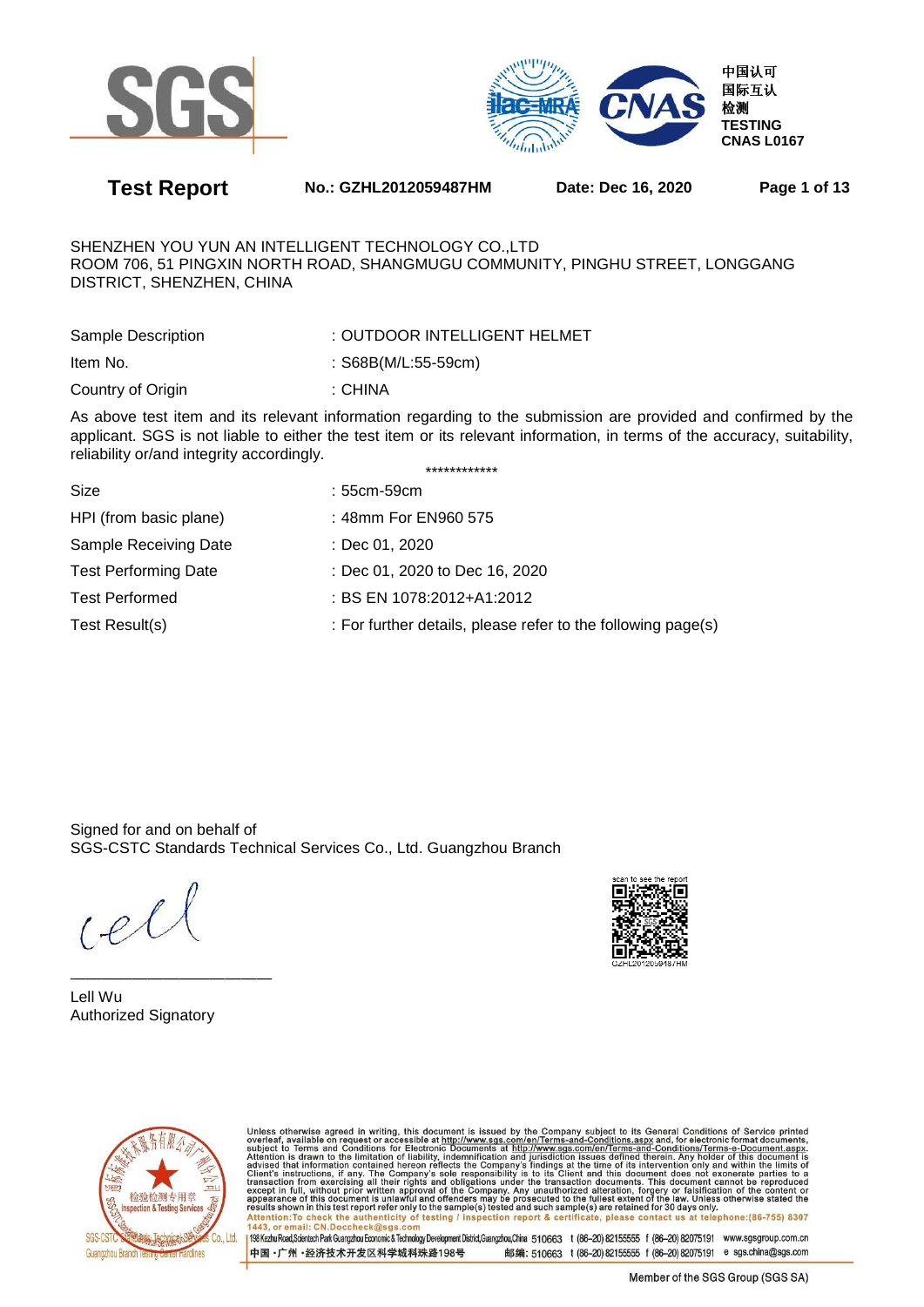

# **Test Report No.: GZHL2012059487HM Date: Dec 16, 2020 Page 2 of 13**

## **Test Conducted:** Based on **BS EN 1078:2012+A1:2012**

Helmets for pedal cyclists and for users of skateboards and roller skates

## **Number of Tested Sample: 4 piece(s)**

|  |  | Test Results: Details shown as following table |  |
|--|--|------------------------------------------------|--|
|  |  |                                                |  |

| <b>Clause</b>                                                                                                                                                                                                                                                                                                                                                                                                                                                                                                                                                                                                                                                                                                                                                                                                                                                                                                                                                                                                                                                                                                                                                                       | <b>Test Method/Requirement</b>                                                                                                                                                                                                                                                                                                                                                                                                                                                                                                                                                                                                      |                     |  |  |
|-------------------------------------------------------------------------------------------------------------------------------------------------------------------------------------------------------------------------------------------------------------------------------------------------------------------------------------------------------------------------------------------------------------------------------------------------------------------------------------------------------------------------------------------------------------------------------------------------------------------------------------------------------------------------------------------------------------------------------------------------------------------------------------------------------------------------------------------------------------------------------------------------------------------------------------------------------------------------------------------------------------------------------------------------------------------------------------------------------------------------------------------------------------------------------------|-------------------------------------------------------------------------------------------------------------------------------------------------------------------------------------------------------------------------------------------------------------------------------------------------------------------------------------------------------------------------------------------------------------------------------------------------------------------------------------------------------------------------------------------------------------------------------------------------------------------------------------|---------------------|--|--|
| 4.1                                                                                                                                                                                                                                                                                                                                                                                                                                                                                                                                                                                                                                                                                                                                                                                                                                                                                                                                                                                                                                                                                                                                                                                 | <b>Materials</b><br>For those parts of the helmet coming into contact with the skin, the material used<br>should be known not to undergo appreciable alteration from contact with sweat or with<br>substances likely to be found in toiletries.<br>Materials shall not be used which are known to cause skin disorders.                                                                                                                                                                                                                                                                                                             | NT                  |  |  |
| 4.2                                                                                                                                                                                                                                                                                                                                                                                                                                                                                                                                                                                                                                                                                                                                                                                                                                                                                                                                                                                                                                                                                                                                                                                 | <b>Construction</b><br>The helmet normally consists of a means of absorbing impact energy and means of<br>retaining the helmet on the head in an accident.<br>The helmet should be durable and withstand handling. The helmet shall be so designed<br>and shaped that parts of it (visor, rivets, ventilators, edges, fastening device and the<br>like) are not likely to injure the user in normal use.<br><b>NOTE:</b> Helmets should:<br>have low weight;<br>be ventilating;<br>be easy to put on and take off;<br>be usable with spectacles;<br>not significantly interfere with the ability of the user to hear traffic noise. | Pass<br>See annex 1 |  |  |
| 4.3                                                                                                                                                                                                                                                                                                                                                                                                                                                                                                                                                                                                                                                                                                                                                                                                                                                                                                                                                                                                                                                                                                                                                                                 | <b>Field of vision</b><br>When tested in accordance with 5.7 there shall be no occultation in the field of vision<br>bounded by angles as follows (see Figure 1):<br>- horizontally: min. 105° from the longitudinal ver tical median plane to the left and right<br>hand sides;<br>- upwards: min. 25° from the reference plane;<br>- downwards: min. 45° from the basic plane.                                                                                                                                                                                                                                                    |                     |  |  |
| 4.4                                                                                                                                                                                                                                                                                                                                                                                                                                                                                                                                                                                                                                                                                                                                                                                                                                                                                                                                                                                                                                                                                                                                                                                 | <b>Shock absorbing capacity</b><br>The helmet shall give protection to the forehead, rear, sides, temples and crown of the<br>head.<br>When tested in accordance with 5.3 and 5.4 the peak acceleration shall not, for each<br>impact, exceed 250 g for the velocity of $5,42 +0.1, -0$ m/s on the flat anvil, and<br>4,57+0.1,-0 m/s on the kerbstone anvil.<br>NOTE: These are theoretically equivalent to 1 497 mm and 1 064 mm drop heights respectively.                                                                                                                                                                       |                     |  |  |
| 4.5                                                                                                                                                                                                                                                                                                                                                                                                                                                                                                                                                                                                                                                                                                                                                                                                                                                                                                                                                                                                                                                                                                                                                                                 | <b>Durability</b><br>After being tested the helmet shall not exhibit damage that could cause significant<br>injury to the wearer (sharp edges, points).                                                                                                                                                                                                                                                                                                                                                                                                                                                                             | Pass                |  |  |
| 4.6                                                                                                                                                                                                                                                                                                                                                                                                                                                                                                                                                                                                                                                                                                                                                                                                                                                                                                                                                                                                                                                                                                                                                                                 | <b>Retention system</b>                                                                                                                                                                                                                                                                                                                                                                                                                                                                                                                                                                                                             |                     |  |  |
| 4.6.1                                                                                                                                                                                                                                                                                                                                                                                                                                                                                                                                                                                                                                                                                                                                                                                                                                                                                                                                                                                                                                                                                                                                                                               | General<br>Means shall be provided for retaining the helmet on the wearer's head. All parts of the<br>retention system shall be securely attached to the helmet.                                                                                                                                                                                                                                                                                                                                                                                                                                                                    | Pass                |  |  |
| Unless otherwise agreed in writing, this document is issued by the Company subject to its General Conditions of Service printed<br>oness Consumer Systems and Conditions and Conditions and Conditions as the Company of the Conditions as the extreme of the conditions as the extreme of the conditions as the extreme of the conditions as the conditions are<br>Advised that information contained hereon reflects the Company's findings at the time of its intervention only and within the limits of<br>advised that information contained hereon reflects the Company's findings at the time<br>$\nabla$<br>$\equiv$<br>亚拉树专用草<br>na: ha for for you for the past inspection & Testing Services<br>results shown in this test report refer only to the sample(s) tested and such sample(s) are retained for 30 days only.<br>Attention: To check the authenticity of testing / inspection report & certificate, please contact us at telephone: (86-755) 8307<br>1443, or email: CN.Doccheck@sgs.com<br>198 Kezhu Road,Scientech Park Guangzhou Economic & Technology Development District,Guangzhou,China 510663 t (86-20) 82155555 f (86-20) 82075191 www.sgsgroup.com.cn |                                                                                                                                                                                                                                                                                                                                                                                                                                                                                                                                                                                                                                     |                     |  |  |

Guangzhou Branch Testing lamlinge 中国·广州·经济技术开发区科学城科珠路198号

邮编: 510663 t (86-20) 82155555 f (86-20) 82075191 e sgs.china@sgs.com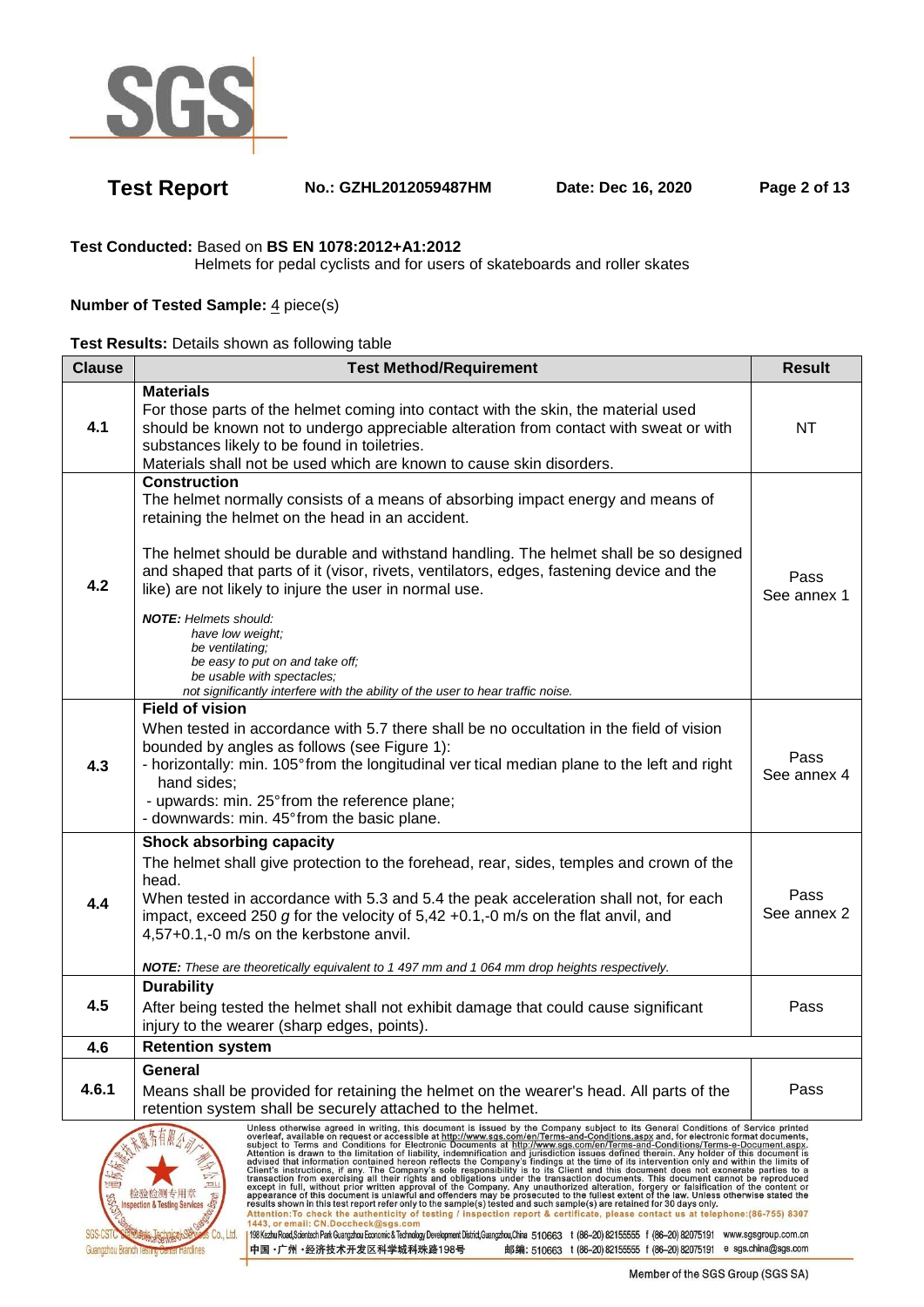

**Test Report No.: GZHL2012059487HM Date: Dec 16, 2020 Page 3 of 13** 

| <b>Clause</b> | <b>Test Method/Requirement</b>                                                                                                                                                                                                                                                                                                                                                                                                                                                                                                                                                               | <b>Result</b>       |
|---------------|----------------------------------------------------------------------------------------------------------------------------------------------------------------------------------------------------------------------------------------------------------------------------------------------------------------------------------------------------------------------------------------------------------------------------------------------------------------------------------------------------------------------------------------------------------------------------------------------|---------------------|
| 4.6.2         | Chin strap<br>The chin strap shall not include a chin cup. Any chin strap shall be no less than 15 mm<br>wide. Chin straps may be fitted with means of enhancing comfort for the wearer.                                                                                                                                                                                                                                                                                                                                                                                                     | Pass                |
| 4.6.3         | <b>Fastening device</b><br>Any retention system shall be fitted with a device to adjust and maintain tension in the<br>system. The device shall be capable of adjustment so that the buckle does not sit on<br>the jaw bone.                                                                                                                                                                                                                                                                                                                                                                 | Pass                |
| 4.6.4         | Color<br>No part of the retention system shall be colored green.<br>NOTE: It is recommended that the opening mechanism be marked with red or orange color.                                                                                                                                                                                                                                                                                                                                                                                                                                   | Pass                |
| 4.6.5         | <b>Strength</b><br>When tested in accordance with 5.5, the dynamic extension of the retention system<br>shall not exceed 35 mm and the residual extension shall not exceed 25 mm. For this<br>purpose, extension includes slippage of the fastening device.<br>Damage to the retention system shall be accepted provided that the above<br>requirements are met.<br>NOTE: In this test, slippage of the fastening device can be measured and recorded separately from other<br>contributions to the extension but this is for information only and is not subject to a separate requirement. | Pass<br>See annex 3 |
| 4.6.6         | <b>Effectiveness</b><br>When tested in accordance with 5.6 the helmet shall not come off the headform.                                                                                                                                                                                                                                                                                                                                                                                                                                                                                       | Pass                |
| 4.6.7         | Ease of release<br>Following the strength test in accordance with 5.5 and with the load still applied, it shall<br>be possible to open the release system with one hand.                                                                                                                                                                                                                                                                                                                                                                                                                     | Pass                |
| 5.2           | Inspection and determination of mass<br>Inspect the helmet to ascertain whether it is suitable for its intended purpose and fulfils<br>the general requirements in 4.2.<br>Determine the mass of the helmets of the same size submitted for testing. Calculate<br>and record the mean value in g rounded off to the nearest 10 g, stating the size of the<br>helmet.                                                                                                                                                                                                                         | Pass<br>See annex 1 |
|               | <b>Marking</b>                                                                                                                                                                                                                                                                                                                                                                                                                                                                                                                                                                               |                     |
|               | Each helmet shall be marked in such a way that the following information is easily<br>legible by the user and is likely to remain legible throughout the life of the helmet:                                                                                                                                                                                                                                                                                                                                                                                                                 | Pass                |
|               | the number of this European standard;<br>а.                                                                                                                                                                                                                                                                                                                                                                                                                                                                                                                                                  | Pass                |
| 6             | the name or trademark of the manufacturer;<br>b.                                                                                                                                                                                                                                                                                                                                                                                                                                                                                                                                             | Pass                |
|               | the designation of the model;<br>c.                                                                                                                                                                                                                                                                                                                                                                                                                                                                                                                                                          | Pass                |
|               | the designation, which shall be one or more of the following:-helmet for pedal<br>d.<br>cyclists, skateboarders or roller skaters;                                                                                                                                                                                                                                                                                                                                                                                                                                                           | Pass                |
|               |                                                                                                                                                                                                                                                                                                                                                                                                                                                                                                                                                                                              |                     |



Unless otherwise agreed in writing, this document is issued by the Company subject to its General Conditions of Service printed<br>overleaf, available on request or accessible at http://www.sgs.com/en/Terms-and-Conditions.asp Antention: To check the authenticity of testing / inspection report & certificate, please contact us at telephone: (86-755) 8307<br>1443, or email: CN.Doccheck@ sgs.com<br>198 Kezhu Road,Scientech Park Guangzhou Economic & Techn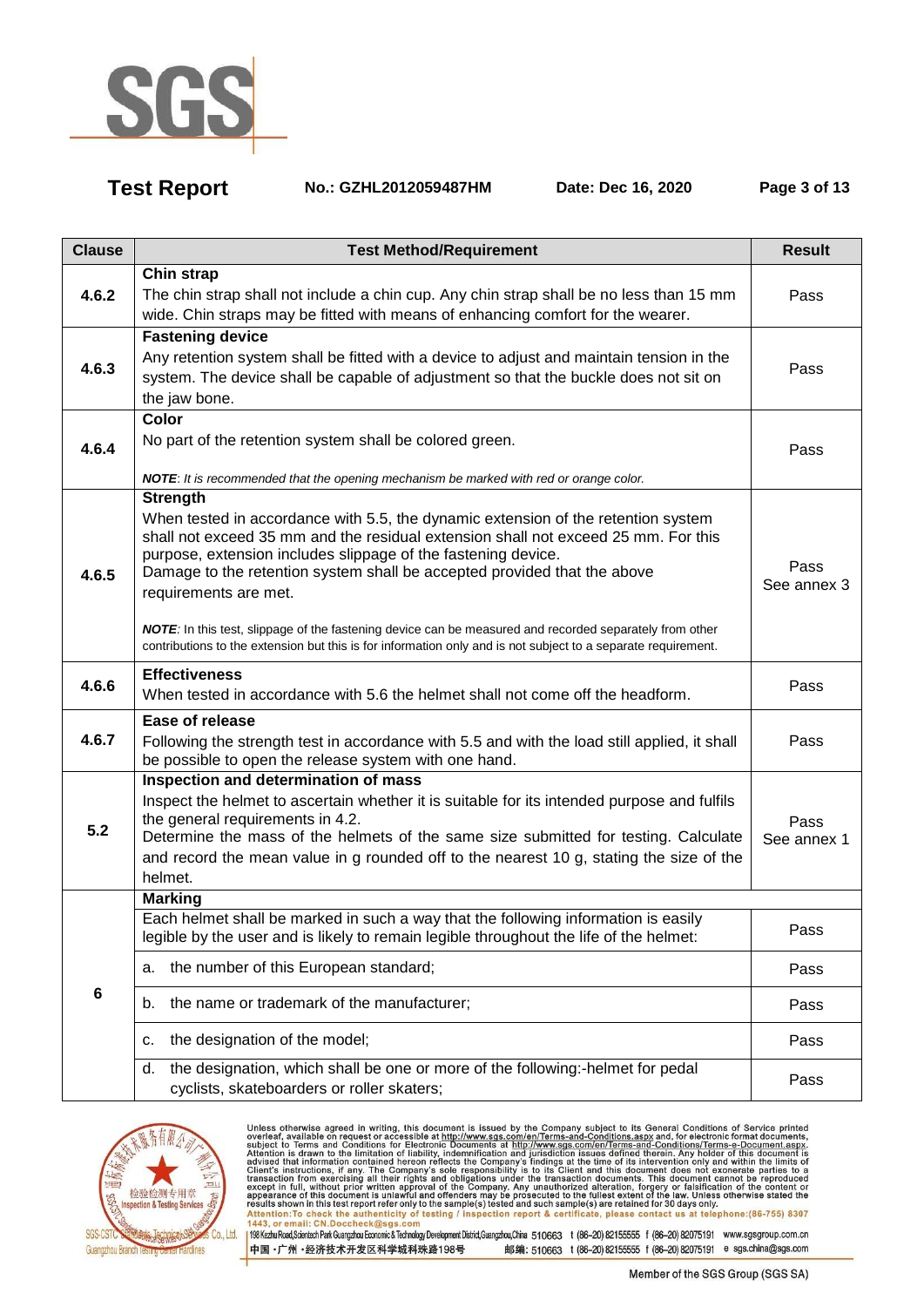

**Test Report No.: GZHL2012059487HM Date: Dec 16, 2020 Page 4 of 13** 

| <b>Clause</b>  | <b>Test Method/Requirement</b>                                                                                                                                                                                                                                                                               | <b>Result</b> |
|----------------|--------------------------------------------------------------------------------------------------------------------------------------------------------------------------------------------------------------------------------------------------------------------------------------------------------------|---------------|
|                | the size or size range of the helmet, quoted as the circumference (in centimeters)<br>е.<br>of the head which the helmet is intended to fit;                                                                                                                                                                 | Pass          |
|                | the weight of the helmet (the average mass in g determined according to EN<br>f.<br>$1078, 5.2$ ;                                                                                                                                                                                                            | Pass          |
|                | year and quarter of manufacture;<br>g.                                                                                                                                                                                                                                                                       | Pass          |
|                | a label carrying the instructions - "Warning! This helmet should not be used by<br>h.<br>children while climbing or doing other activities when there is a risk of<br>strangulation/hanging if the child gets trapped with the helmet"                                                                       | Pass          |
|                | In addition, if the helmet has components made of material which are known to be<br>adversely affected by contact with hydrocarbons, cleaning fluids, paints, transfers or<br>other extraneous additions, the helmet shall carry an appropriate warning.                                                     | Pass          |
|                | If there is a consumer sales packaging, the information specified in a), b), d), and h)<br>shall also be given on that package. The text shall be of minimum font size 12.                                                                                                                                   | <b>NT</b>     |
|                | Information supplied by the manufacture                                                                                                                                                                                                                                                                      |               |
|                | With every helmet clear information in the language of the country of sale shall be<br>given as follows:                                                                                                                                                                                                     | Pass          |
|                | a. that the helmet can only protect if it fits well and that the buyer should try different<br>sizes and choose the size which feels secure and comfortable on the head;                                                                                                                                     | Pass          |
| $\overline{7}$ | b. that the helmet should be adjusted to fit the user, e.g. the straps positioned so that<br>they do not cover the ears, the buckle positioned away from the jawbone and the<br>straps and buckle adjusted to be both comfortable and firm;                                                                  | Pass          |
|                | how the helmet should be positioned on the head to ensure the intended protection<br>c.<br>is provide (e.g. that it should be placed so as to protect the forehead and not be<br>pushed too for over the back of the head); to protect the forehead and not be<br>pushed too for over the back of the head); | Pass          |
|                | that a helmet cannot always protect against injury;<br>d.                                                                                                                                                                                                                                                    | Pass          |
|                | that a helmet subjected to a severe impact should be discarded and destroyed;<br>е.                                                                                                                                                                                                                          | Pass          |
|                | f.<br>a statement of the danger of modifying or removing any of the original component                                                                                                                                                                                                                       |               |
|                | parts of the helmet other than as recommended by the manufacturer, and that<br>helmets should not be adapted for the purpose of fitting accessories in a way not<br>recommended by the manufacturer.                                                                                                         | Pass          |

### **Remark:**

- 1. NA = Not applicable.
- 2. NT = Not tested as per client's request.



Unless otherwise agreed in writing, this document is issued by the Company subject to its General Conditions of Service printed<br>overleaf, available on request or accessible at http://www.sgs.com/en/Terms-and-Conditions.asp resums shown in una essere point eneroiny to une samplets) rester and such samplets are retained to 50 usys omn<br>Attention:To check the authenticity of testing / inspection report & certificate, please contact us at telep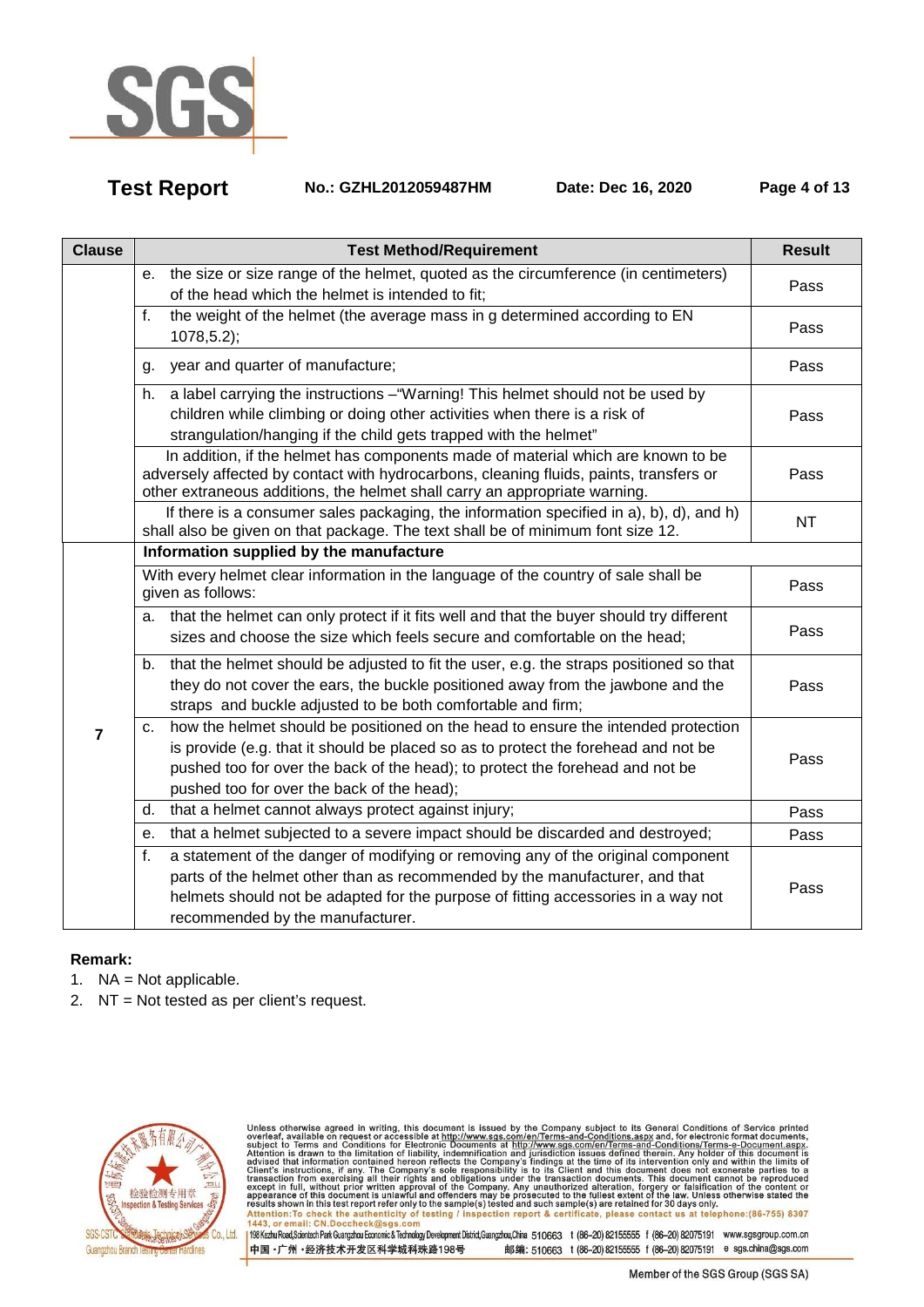

**Test Report No.: GZHL2012059487HM Date: Dec 16, 2020 Page 5 of 13** 

**Model: S68B Size: 55-59 cm Test headform: 575 (EN 960:2006)** 

**Annex-1: Mass** 

Mass of the samples:

| Sample No. | Mass $(g)$ |
|------------|------------|
|            | 347        |
| 2          | 341        |
| 3          | 342        |
|            | 341        |
| Average    | 343        |

# **Annex-2: Impact energy attenuation test**

Test Specification: BS EN 1078:2012+A1:2012-5.4 Ambient temperature at time of test: 22.1 °C

| Sample No. | <b>Condition</b>                                              | <b>Test Anvil</b> | <b>Test site</b>   | <b>Velocity</b><br>(m/s) | Peak'G | <b>Result</b> |
|------------|---------------------------------------------------------------|-------------------|--------------------|--------------------------|--------|---------------|
|            | High temperature<br>No recondition (Clause<br>5.4.2.1         | Kerbstone         | <b>Right front</b> | 4.59                     | 81.4   | Pass          |
|            |                                                               | Flat              | Left               | 5.49                     | 159.5  | Pass          |
| 2          | Low temperature<br>No recondition (Clause<br>5.4.2.2)         | Flat              | Crown              | 5.48                     | 193.9  | Pass          |
|            |                                                               | Kerbstone         | Front              | 4.61                     | 103.0  | Pass          |
| 3          | <b>Artificial Ageing</b><br>No recondition (Clause<br>5.4.2.3 | Kerbstone         | Rear               | 4.58                     | 80.4   | Pass          |
|            |                                                               | Flat              | <b>Right front</b> | 5.46                     | 163.5  | Pass          |

### **Annex-3: Retention system strength**

Test Specification: BS EN 1078:2012+A1:2012-5.5 Ambient temperature at time of test: 22.1 °C

| Sample No.    | <b>Condition</b>                                               | <b>Residual</b><br><b>Dynamic</b><br>extension (mm)<br>extension (mm) |      | <b>Result</b> |
|---------------|----------------------------------------------------------------|-----------------------------------------------------------------------|------|---------------|
| $\mathcal{P}$ | Low temperature<br>No recondition (Clause<br>5.4.2.2)          | 25.9                                                                  | 11.8 | Pass          |
| 3             | <b>Artificial Ageing</b><br>No recondition (Clause<br>5.4.2.3) | 23.7                                                                  | 12.4 | Pass          |

# **Annex-4: Field of vision**

Test Specification: BS EN 1078:2012+A1:2012-5.7 Horizontal: >105º Upward: >25º Downward: >45º



Unless otherwise agreed in writing, this document is issued by the Company subject to its General Conditions of Service printed<br>overleaf, available on request or accessible at http://www.sgs.com/en/Terms-and-Conditions.asp Attention: To check the authenticity of testing / inspection report & certificate, please contact us at telephone: (86-755) 8307<br>1443, or email: CN.Doccheck@sgs.com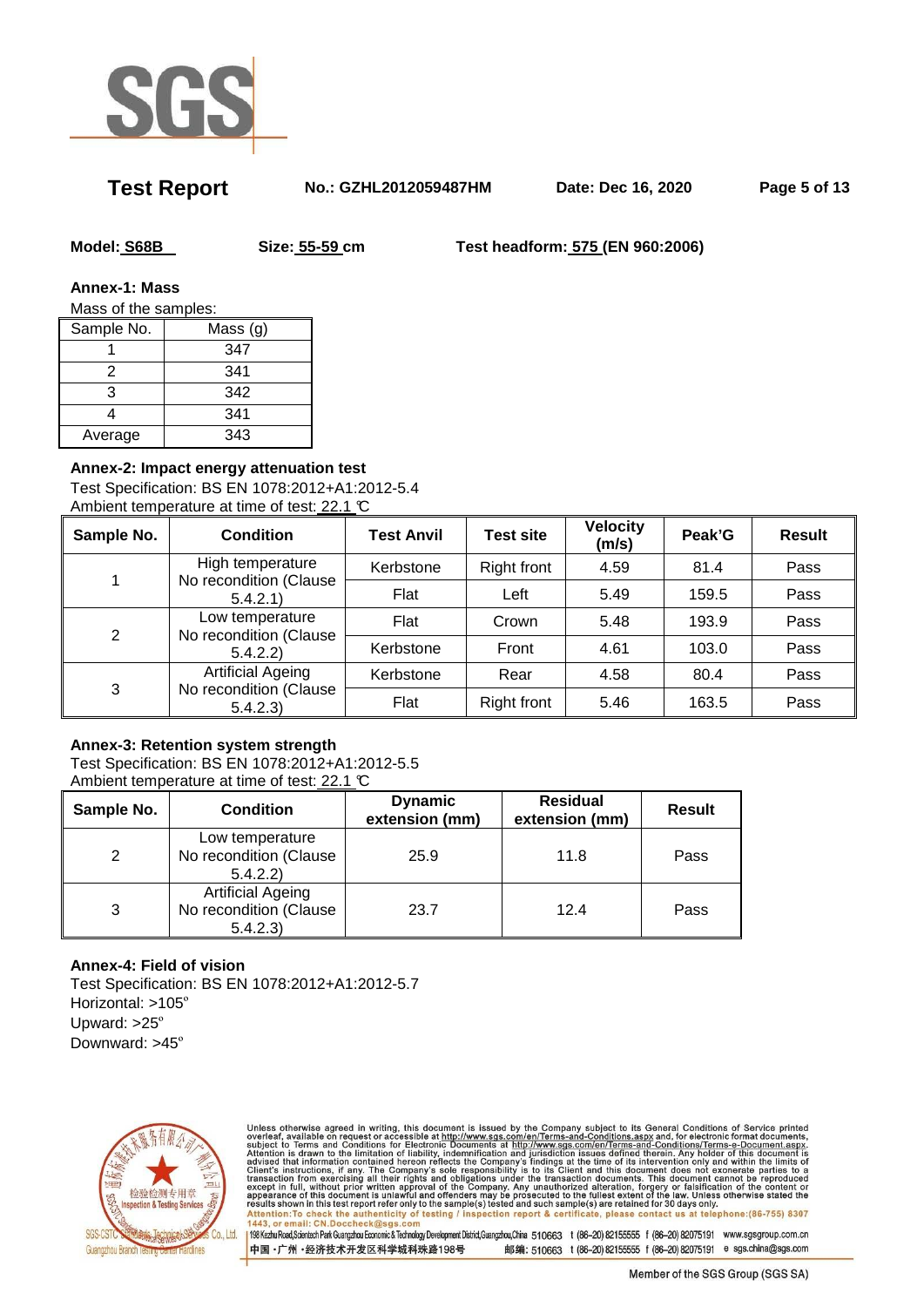

**Test Report No.: GZHL2012059487HM Date: Dec 16, 2020 Page 6 of 13** 

# **Sample Photo(s):**





Unless otherwise agreed in writing, this document is issued by the Company subject to its General Conditions of Service printed<br>overleaf, available on request or accessible at http://www.sgs.com/en/Terms-and-Conditions.asp nexus shown in this test report ferror uny to the samplets) rested and such samplets) are retained for 50 days only of the samplets and starting the samplets are retained for 50 days only the phone : (86-755) 8307<br>1443, or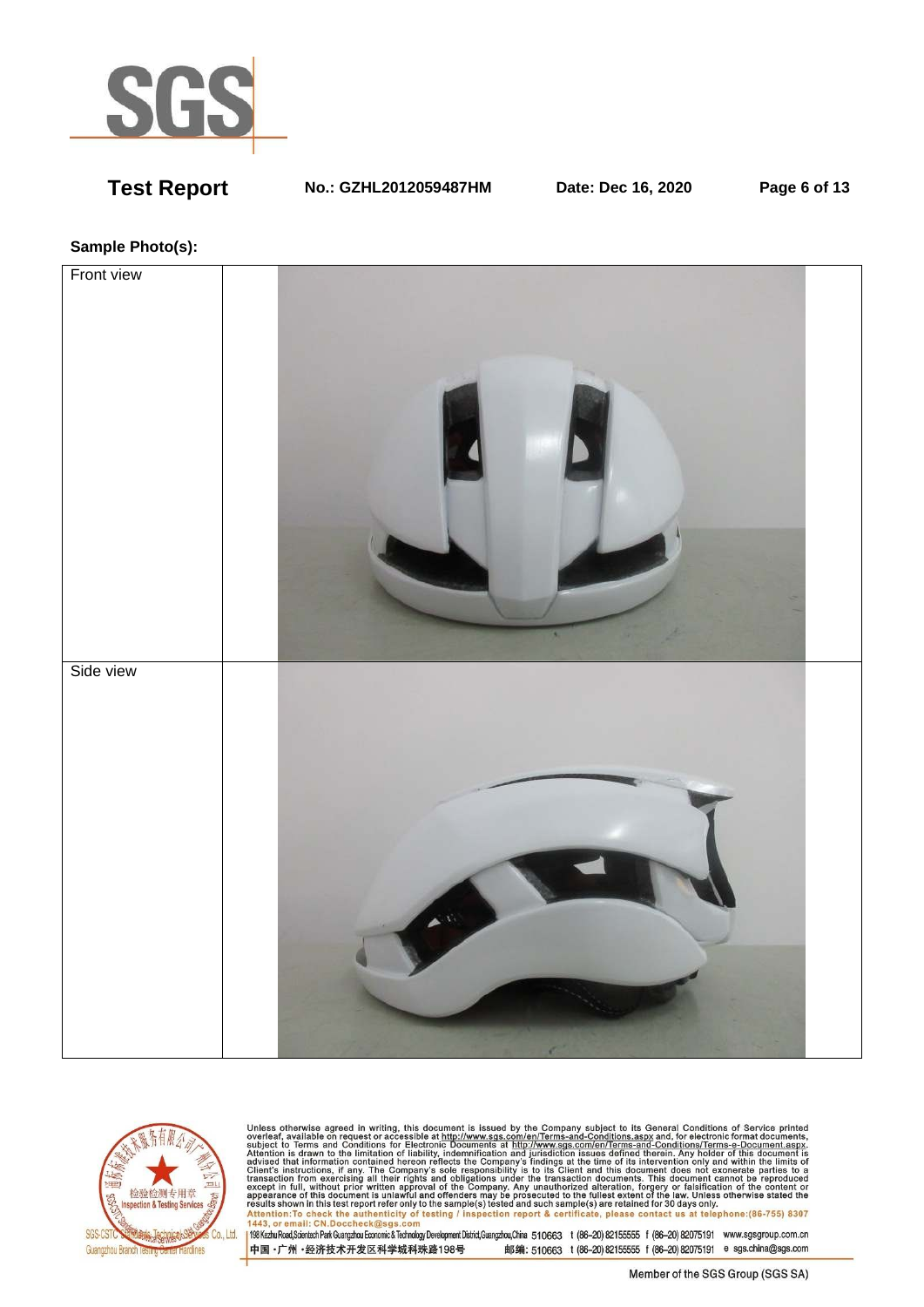

**Test Report No.: GZHL2012059487HM Date: Dec 16, 2020 Page 7 of 13** 





Unless otherwise agreed in writing, this document is issued by the Company subject to its General Conditions of Service printed<br>overleaf, available on request or accessible at http://www.sgs.com/en/Terms-and-Conditions.as resums shown in una essere point eneroiny to une samplets) rester and such samplets are retained to 50 usys omn<br>Attention:To check the authenticity of testing / inspection report & certificate, please contact us at telep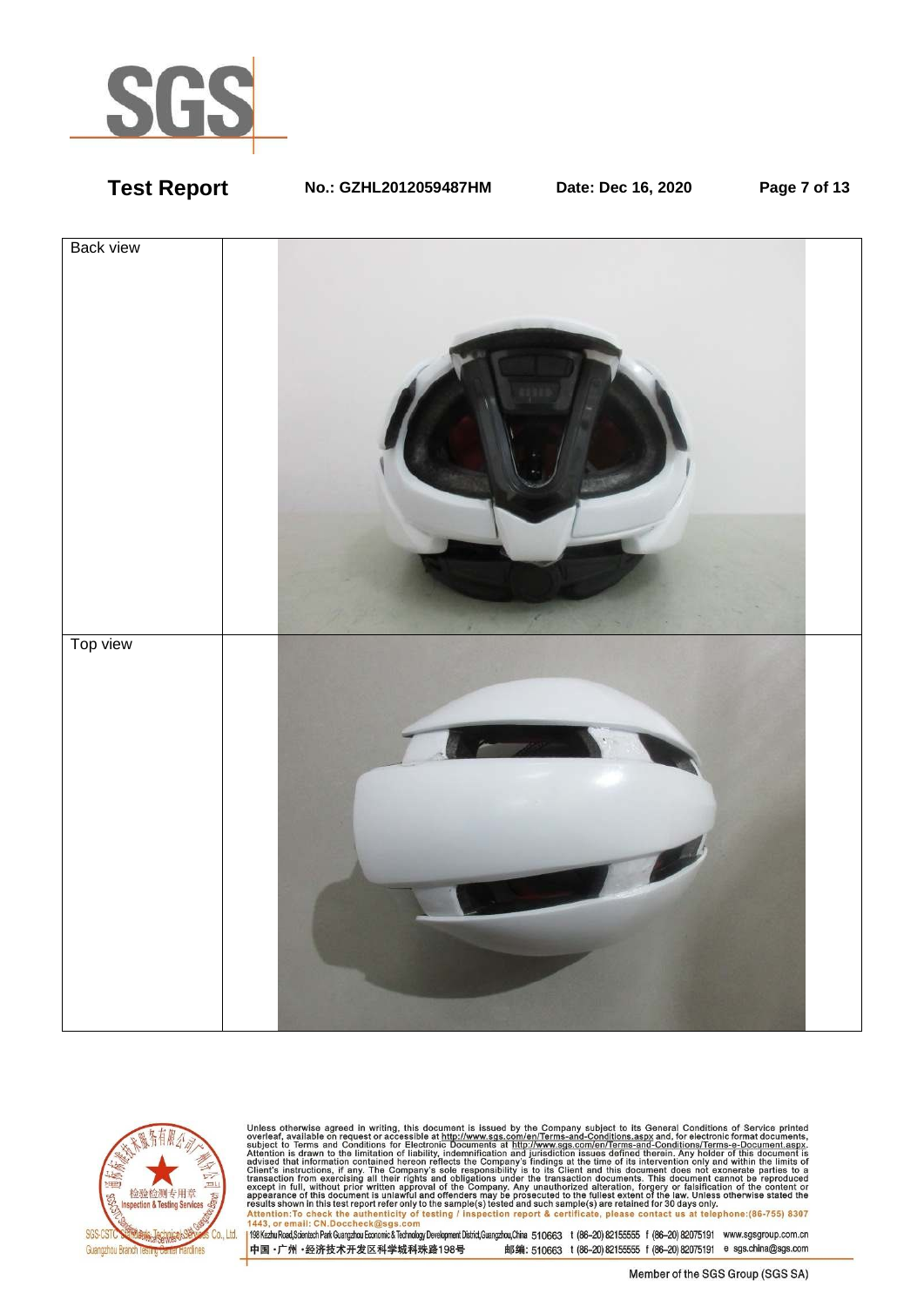

**Test Report No.: GZHL2012059487HM Date: Dec 16, 2020 Page 8 of 13** 





Unless otherwise agreed in writing, this document is issued by the Company subject to its General Conditions of Service printed<br>overleaf, available on request or accessible at http://www.sgs.com/en/Terms-and-Conditions.as Attention: To check the authenticity of testing / inspection report & certificate, please contact us at telephone: (86-755) 8307<br>1443, or email: CN.Doccheck@sqs.com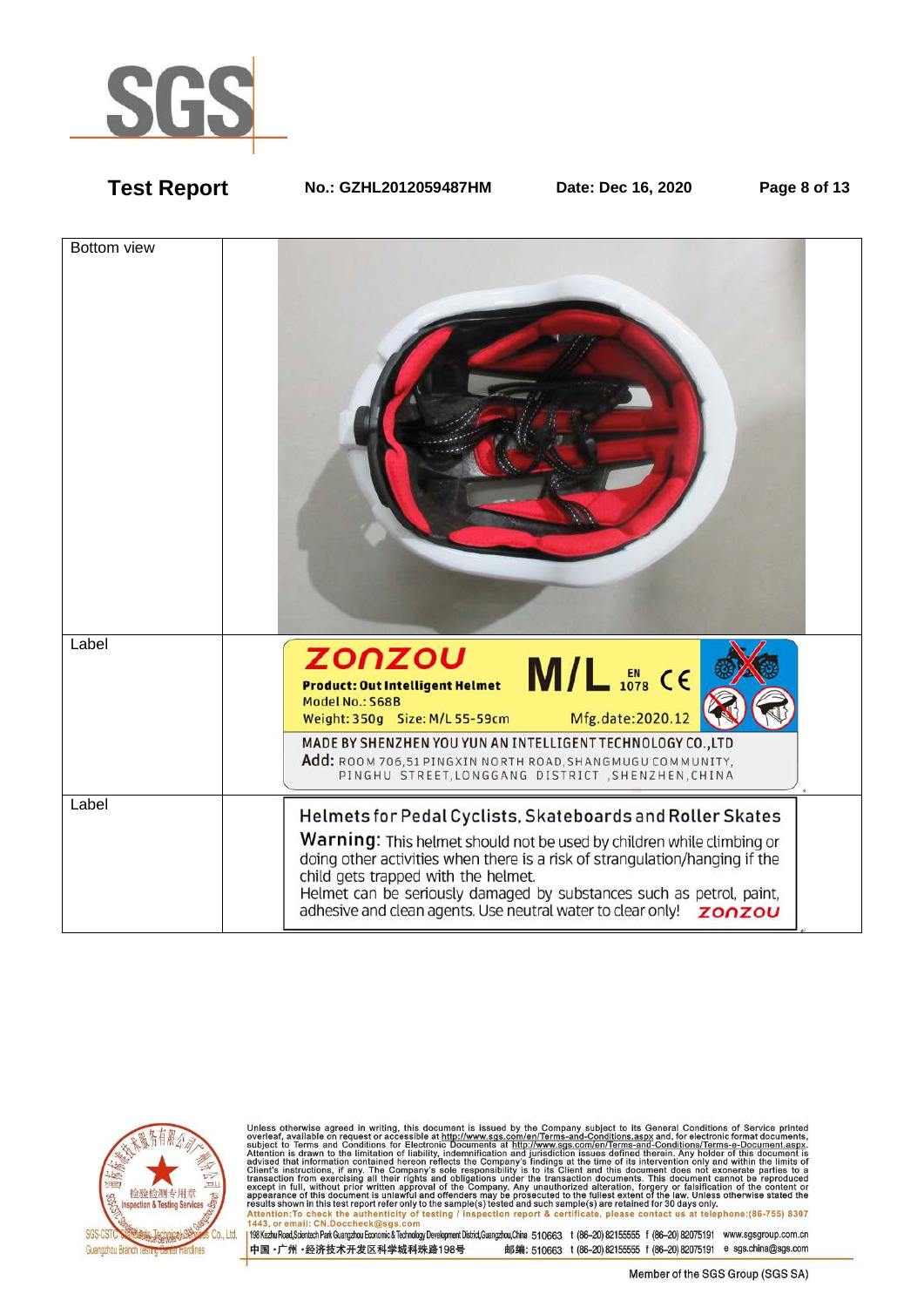

**Test Report No.: GZHL2012059487HM Date: Dec 16, 2020 Page 9 of 13** 





Unless otherwise agreed in writing, this document is issued by the Company subject to its General Conditions of Service printed<br>overleaf, available on request or accessible at http://www.sgs.com/en/Terms-and-Conditions.as Attention: To check the authenticity of testing / inspection report & certificate, please contact us at telephone: (86-755) 8307<br>1443, or email: CN.Doccheck@sqs.com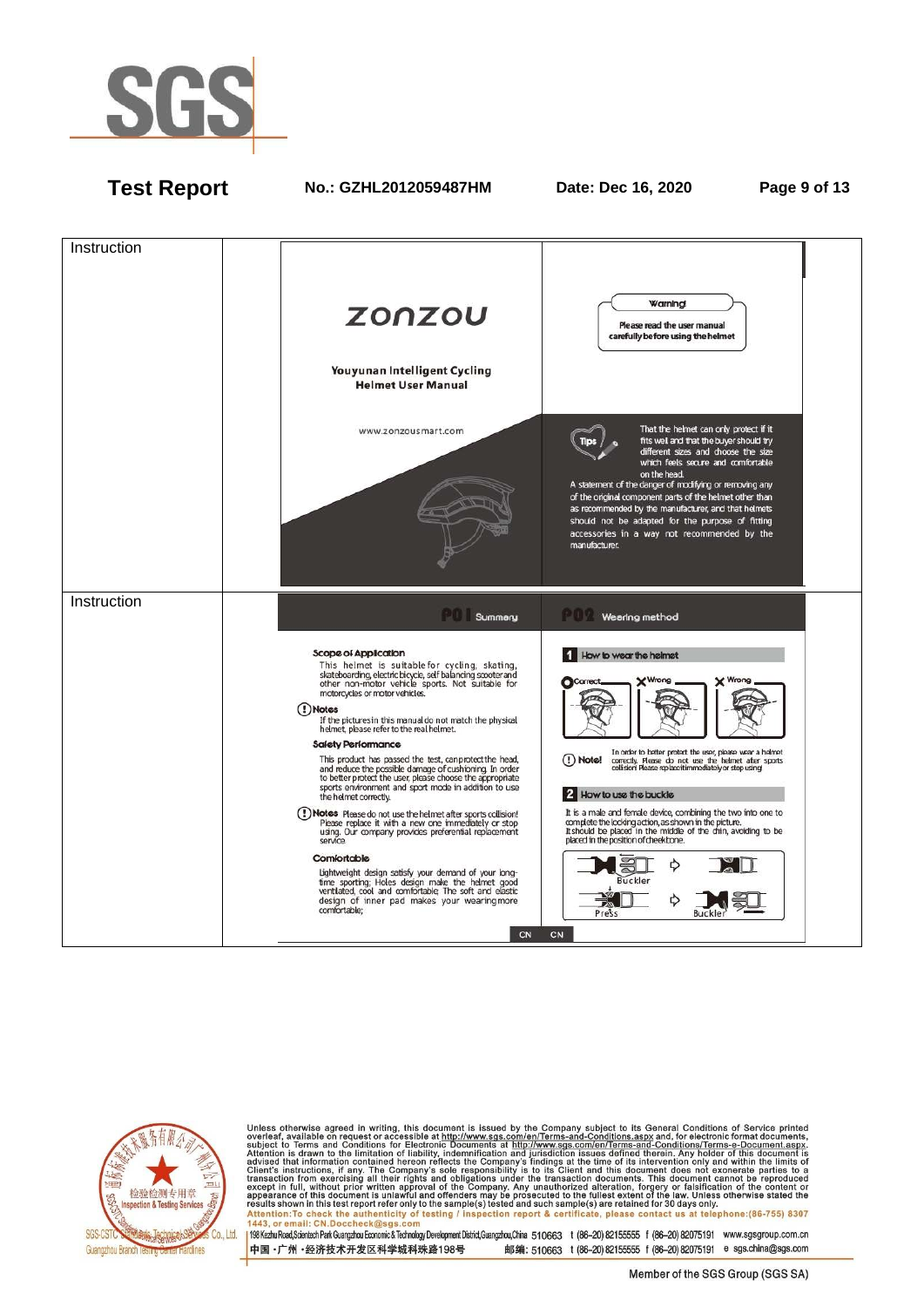

# **Test Report No.: GZHL2012059487HM Date: Dec 16, 2020 Page 10 of 13**





Unless otherwise agreed in writing, this document is issued by the Company subject to its General Conditions of Service printed<br>overleaf, available on request or accessible at http://www.sgs.com/en/Terms-and-Conditions.as Attention: To check the authenticity of testing / inspection report & certificate, please contact us at telephone: (86-755) 8307<br>1443, or email: CN.Doccheck@sqs.com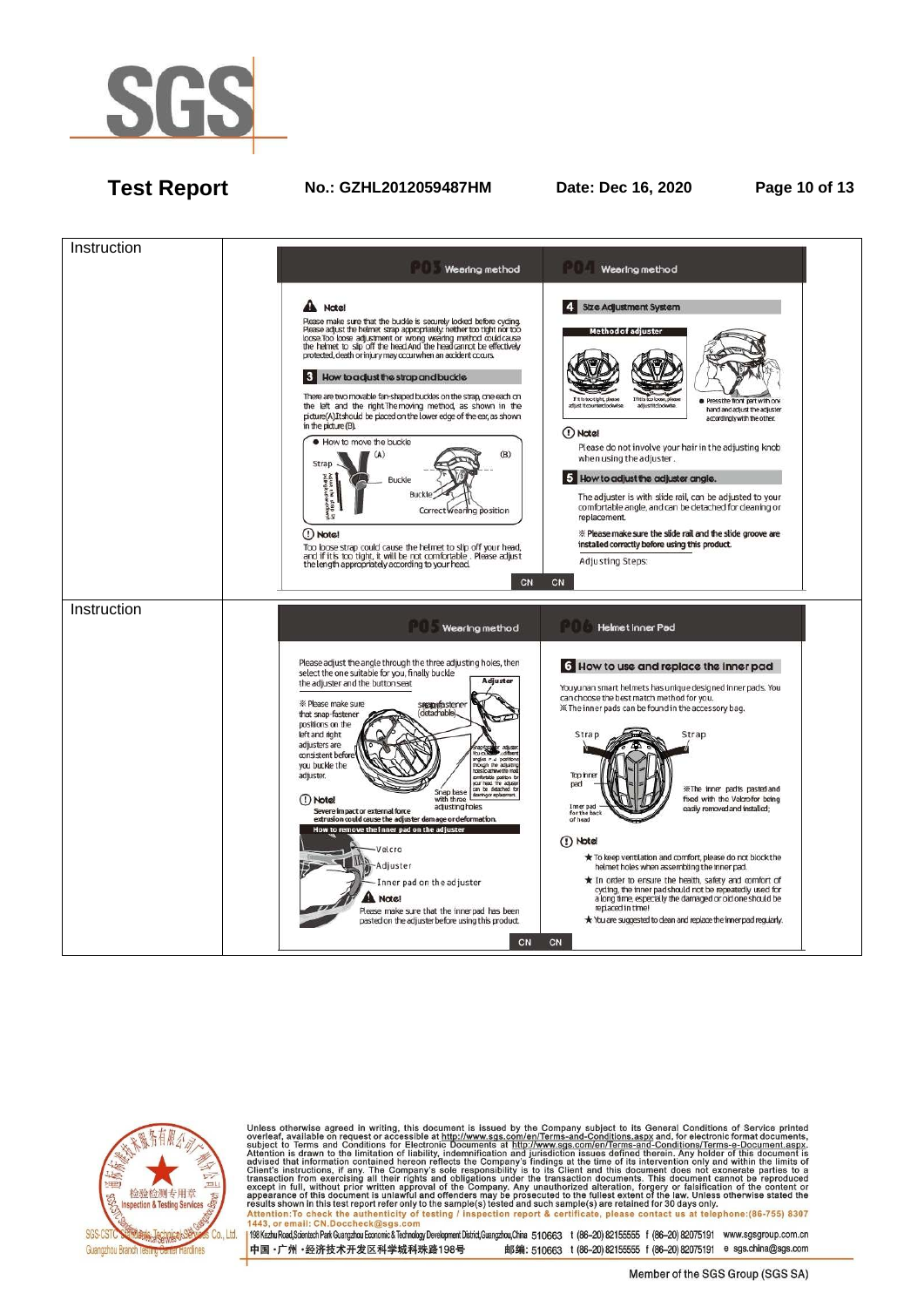

# **Test Report No.: GZHL2012059487HM Date: Dec 16, 2020 Page 11 of 13**





Unless otherwise agreed in writing, this document is issued by the Company subject to its General Conditions of Service printed<br>overleaf, available on request or accessible at http://www.sgs.com/en/Terms-and-Conditions.as Attention: To check the authenticity of testing / inspection report & certificate, please contact us at telephone: (86-755) 8307 1443. or email: CN.Doccheck@sgs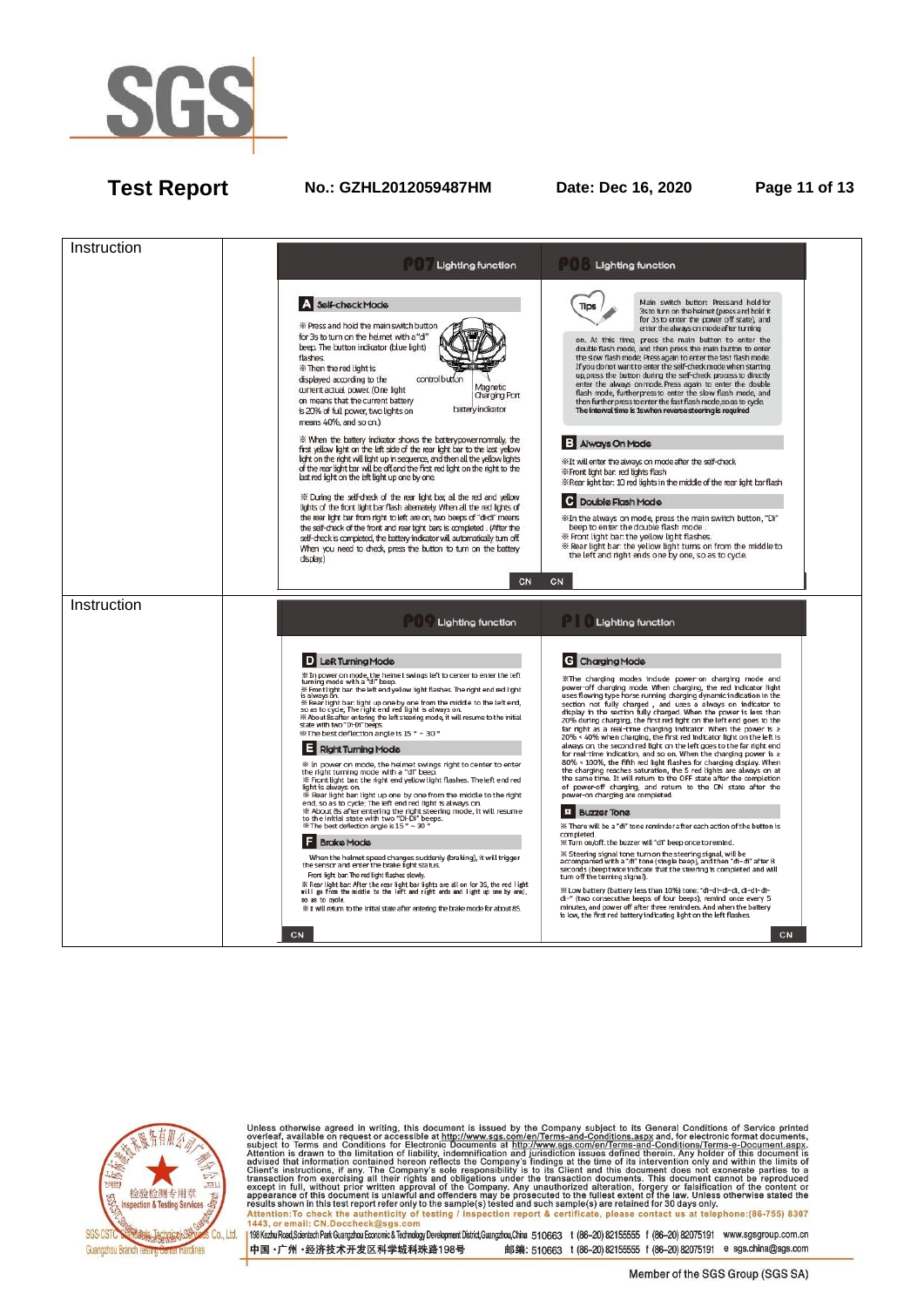

# **Test Report No.: GZHL2012059487HM Date: Dec 16, 2020 Page 12 of 13**





Unless otherwise agreed in writing, this document is issued by the Company subject to its General Conditions of Service printed<br>overleaf, available on request or accessible at http://www.sgs.com/en/Terms-and-Conditions.as Attention: To check the authenticity of testing / inspection report & certificate, please contact us at telephone: (86-755) 8307<br>1443, or email: CN.Doccheck@sqs.com